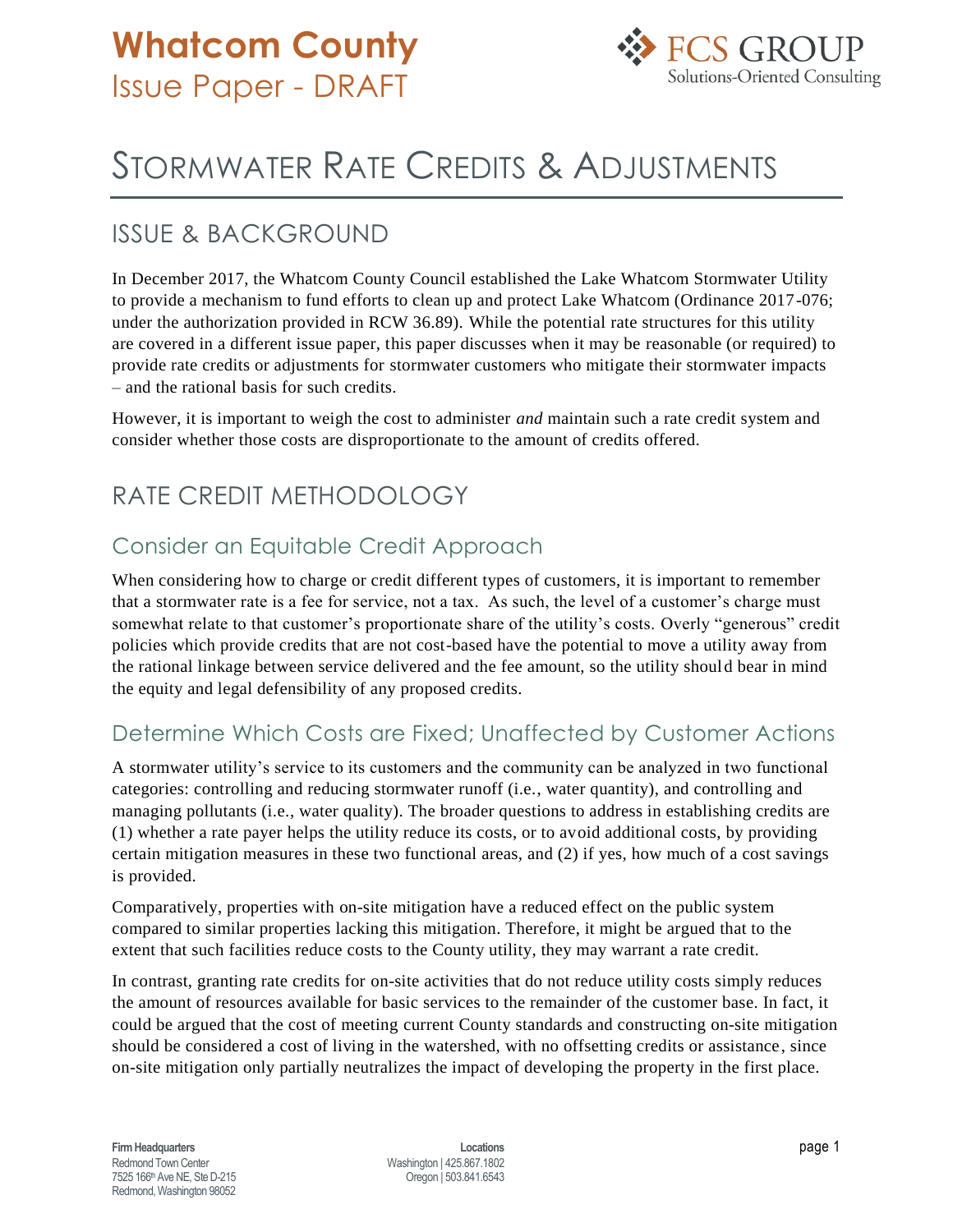### Performance against Current Standards

Rate credits may be structured to reward customers who provide mitigation that meets or exceeds current development standards, while offering lesser or no credits for mitigation that does not meet or exceed current development standards.

Currently, the Lake Whatcom watershed regulations in Whatcom County Code 20.51 Lake Whatcom Watershed Overlay District requires developments to meet "no additional phosphorus loading beyond a forested condition" on each site that meets the thresholds of the code. These regulations were drafted to bring development regulations in line with the Lake Whatcom Total Maximum Daily Load (TMDL) requirements. A rate credit may be developed to apply to customers meeting or exceeding the most current regulations. Considerations should address the costs associated with the tracking and enforcement of these requirements.

At this time, the Whatcom County Code requires all developments to sign a Declaration of Covenant and Grant of Easement allowing access to the properties that have developed to these standards to ensure they are maintained in perpetuity. However, the County enforcement of these standards is mostly limited to complaint-driven inquiries rather than an established inspection schedule. No County resources are currently dedicated to routine inspection of these facilities.

#### Consider Credits for Single Family Parcels in the Watershed

Stormwater utilities often exclude single family customers from a credit program (if credits are offered at all) due to the administrative burden needed to maintain such a system. However, given the unique characteristics of the Lake Whatcom watershed, this topic may warrant a second look in this particular case. The developed parcels in the service area are almost entirely residential.

Additionally, as a result of the Lake Whatcom Homeowner Incentive Program (HIP) and requirements on new construction through the Lake Whatcom Watershed Overlay District (WCC 20.51), the Lake Whatcom watershed contains a number of single family parcels that have water quality-related infrastructure on-site. Documentation related to HIP notes which parcels have waterquality related facilities on-site, however, documentation of stormwater facilities installed with new construction is not easily queried. A credit program for properties with on-site stormwater facilities would need to be maintained on a year-to-year basis to capture new HIP participants, new construction, and to ensure existing facilities are being properly maintained.

# POTENTIAL RATE CREDIT PROGRAMS

A review of potential credit approaches reveals a number of alternatives used across the industry. Many residential subdivisions and commercial developments provide onsite mitigation as a condition of development, often requiring maintenance of those facilities as well. There are two key questions to consider when considering the implementation of a rate credit program:

- As discussed in the previous sections, "Should credits be given for meeting current development requirements?" Or, "Should rate credits only be given for exceeding current development requirements?"
- As discussed in this section, "What activities could warrant a rate credit?"

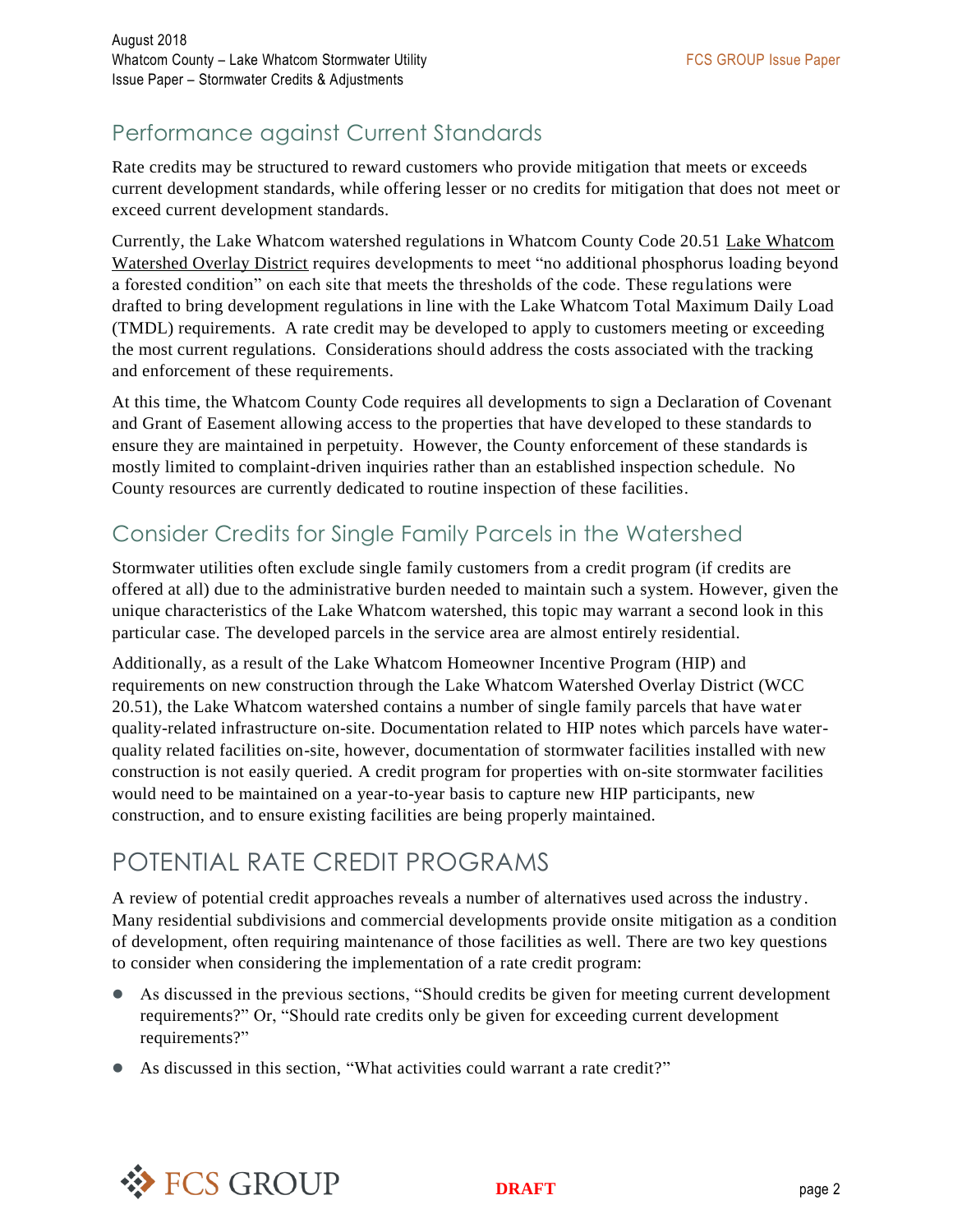### Required Minimum Credit for Commercial Rainwater Systems

The only stormwater rate credit provided for in Washington State statute (RCW 36.89.080) is "a minimum of ten percent for any new or remodeled commercial building that utilizes a permissive rainwater harvesting system." Rate credits for other on-site mitigation are not required but are discussed in the following sections.

### Dedicated Open Space (WCC 20.51.300-330)

New developments may incorporate design techniques that concentrate residences or other buildings in a compact area of the development site (lot clustering) and provide open space and natural areas elsewhere, protected by an easement. Such techniques can reduce runoff and mitigate stormwater quality issues. The creation of new building lots within the Lake Whatcom Watershed Overlay District are subject to design standards related to open space and or lot clustering.

Open space developments have many benefits in comparison to the conventional subdivisions that they replace: they can reduce impervious surface area, stormwater pollutants, construction costs, grading, and the loss of natural areas. In addition to the minimization of impervious surface area, the preserved natural areas and tree canopy can significantly mitigate the stormwater runoff created by the buildings on-site.

Therefore, although affected by the slope characteristics of the property, the preserved portion of the site acts to reduce the effective impervious area of the development and provides a meaningful benefit to the public system when runoff is adequately dispersed.

*Whatcom County Code References: The particular requirements within Whatcom County are stated in County Code sections including: 20.51.300 Open space; 20.51.310 Cluster subdivisions; 20.51.320 Cluster design standards; and 20.51.330 Open space reserve area.*

#### Permanent Stormwater Management Systems (WCC 20.51.420)

Unless a parcel is deemed exempt (per adopted exemptions in the County Code), new development proposed to occur within the Lake Whatcom Watershed Overlay District shall utilize one of three approved development options to achieve the adopted phosphorus loading criteria derived from the Lake Whatcom TMDL. These options include *Full Infiltration and Downspout Full Infiltration, Full Dispersion, or an Engineered Design*. These three development options help manage and treat stormwater runoff in order to achieve phosphorus loading criteria for the Lake Whatcom TMDL, and establish more stringent standards on clearing activities and reduce the resulting phosphorus loading into Lake Whatcom.

#### **Full Infiltration and Downspout Full Infiltration**

Per the Stormwater Management Manual for Western Washington, *Full Infiltration* systems include infiltration facilities such as an open basin (pond), trench, or buried perforated pipe used for distributing stormwater runoff into underlying soil. *Downspout Full Infiltration* systems are trench or drywell designs intended only for use in infiltrating runoff from roof downspout drains. They are not designed to directly infiltrate runoff from pollutant-generating impervious surfaces. These tools help mimic pre-disturbance hydrologic processes of infiltration, filtration, and storage.

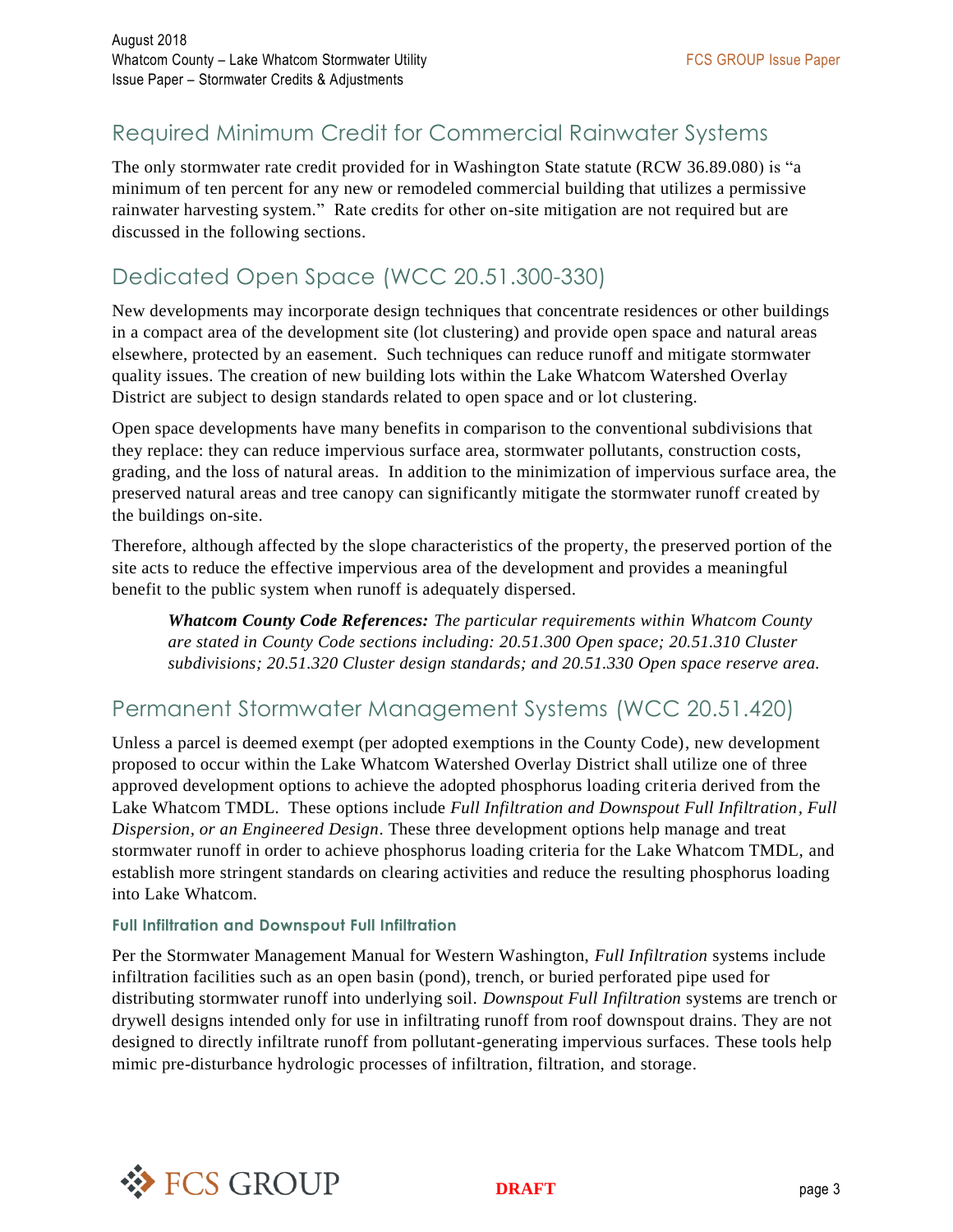#### **Full Dispersion**

According to the Stormwater Management Manual for Western Washington, "dispersion of concentrated flows from driveways or other pavement through a vegetated pervious area attenuates peak flows by slowing entry of the runoff into the conveyance system, allowing for some infiltration, and providing some water quality benefits." Full dispersion requires the site to preserve 65% of the site in forested or native vegetation, as well as not to have more than 10% of the site impervious surface. For projects that utilize full dispersion, WCC 20.51 requires the dispersion area to be held in a Protected Native Growth Area (PNGA) covenant, keeping that area protected and preserved as a stormwater management BMP.

#### Tree Canopy Retention (WCC 20.51.430 – 440).

Based on the County Code, tree canopy retention shall be required for all development applications and building permits within the Lake Whatcom watershed, unless otherwise exempted by County Code. Exemptions can be related to actions to remedy an immediate threat to person or property, or limited pruning and or maintenance of trees, to note two examples.

*Whatcom County Code References: The particular requirements within Whatcom County are stated in County Code sections including: 20.51.430 Tree removal not associated with development activity and 20.51.440 Tree retention associated with development activity.*

#### Low-Impact Development (throughout WCC 20.51)

Low-impact development (LID) techniques, such as rain gardens, vegetated roofs, permeable pavements, etc., are widely used to manage stormwater on-site by using existing site characteristics, natural features, and stormwater controls that closely resemble and mimic natural hydrology.

The development regulations of WCC 20.51 may incorporate LID techniques in an applicant's proposal, but LID is not required for each project. The maximum allowable phosphorus loading limit in WCC 20.51 is a requirement regardless if an LID technique is utilized or not, and that phosphorus loading limit may be met through approved BMPs that can either use existing conditions of the site, or an engineered design that utilizes no natural features. Some approved LID techniques do not provide adequate phosphorus control. Therefore, careful consideration on a rate credit for implementing LID techniques should only occur after evaluating what is required by the current regulations, and how would "additional" LID techniques be measured and tracked for their phosphorus limiting capabilities.

### Lake Whatcom Homeowner Incentive Program & Phosphorus Treatment Facilities

Related to the LID section above, but specific to the Lake Whatcom watershed, the voluntary Lake Whatcom Homeowner Incentive Program (HIP) connects landowners with the technical and financial assistance needed to improve water quality in the lake.

The program facilitates the design, permitting, and construction of phosphorus-reducing Best Management Practices (BMPs). These projects are retrofits of existing developed areas and consist of native landscaping or underground stormwater filter or infiltration systems. To date, 14 HIP projects

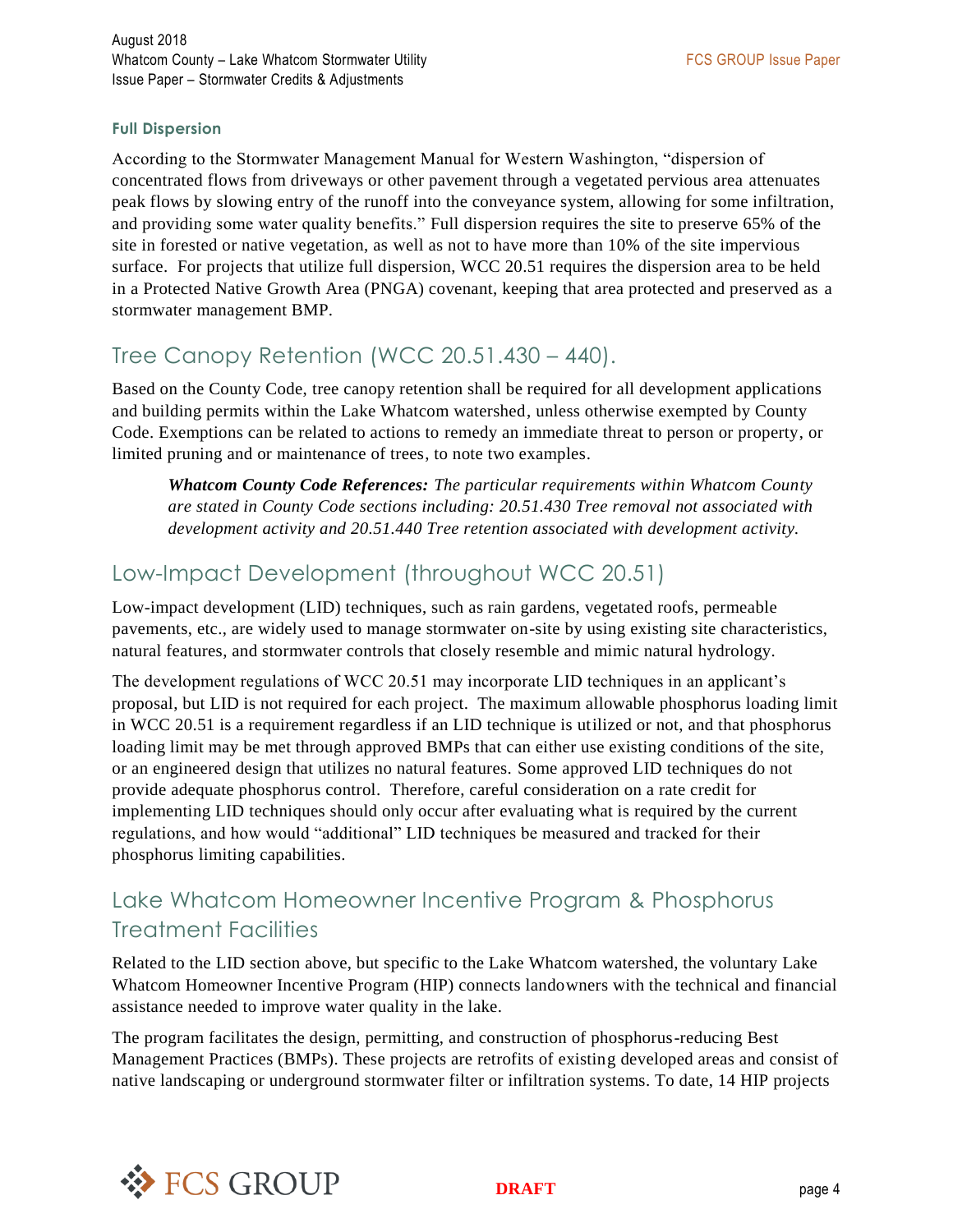have been installed in the new Lake Whatcom Stormwater Utility Service Area improving a total area of nearly 59,000 square feet.

### **CONCLUSION**

#### Rate Credits

Many of the stormwater utility's costs are essentially "fixed" and do not decrease no matter what services customers provide on-site. As a first step, we recommend using an analytical approach to determine the portion of program costs which can be reduced by the onsite activities of the customer base. Once an allocation of program revenue requirements between fixed, or "base," program costs, and variable, or "use," program costs has been made, these component shares of the stormwater utility charge can be determined. The utility will then be able to determine a theoretical maximum credit to be provided for qualifying on-site mitigation.

The above recommendations ensure that properties eligible for rate credits would be reducing the average cost of utility operations, as well as possibly allowing the County to delay or reduce capital projects. As a result, the utility would be able to reduce its costs by implementing the recommended credit policies. Therefore, it may be equitable to consider allowing rate credits for parcels that have phosphorus-reducing or other on-site facilities that still meet and or exceed current County standards.

While it is uncommon for a utility to offer rate credits to single family parcels, due to the administrative burden, it may be worth considering in this particular case. The Lake Whatcom Stormwater Utility Service Area is comprised of mostly single family parcels, some of which already have phosphorus treatment facilities on-site. It may be equitable to offer these parcels a rate credit.

The following table summarizes the key policy items that the committee may want to consider.

| <b>Policy Items for Discussion</b> |                                                        |                                                                                                                                                                                                                                                              |  |  |  |  |
|------------------------------------|--------------------------------------------------------|--------------------------------------------------------------------------------------------------------------------------------------------------------------------------------------------------------------------------------------------------------------|--|--|--|--|
|                                    | Should the service area<br>offer rate credits?         | Should rate credits be offered at all? (Other than the State<br>mandated credit for Commercial Rainwater Systems).                                                                                                                                           |  |  |  |  |
| $\overline{2}$                     | Should credits be offered<br>to single family parcels? | In our experience, rate credits are rarely offered to single<br>family parcels due to the administrative burden. However,<br>the Lake Whatcom Stormwater Utility Service Area is<br>somewhat unique. Consequently, rate credits may be<br>worth considering. |  |  |  |  |
|                                    | How much should the<br>rate credit(s) be?              | Maximum credit (typically expressed as a percentage)<br>should be based on an analytical basis, but be simple<br>enough that it is feasible to implement.                                                                                                    |  |  |  |  |

**Table 1. General Rate Credit Policy Items for Discussion**

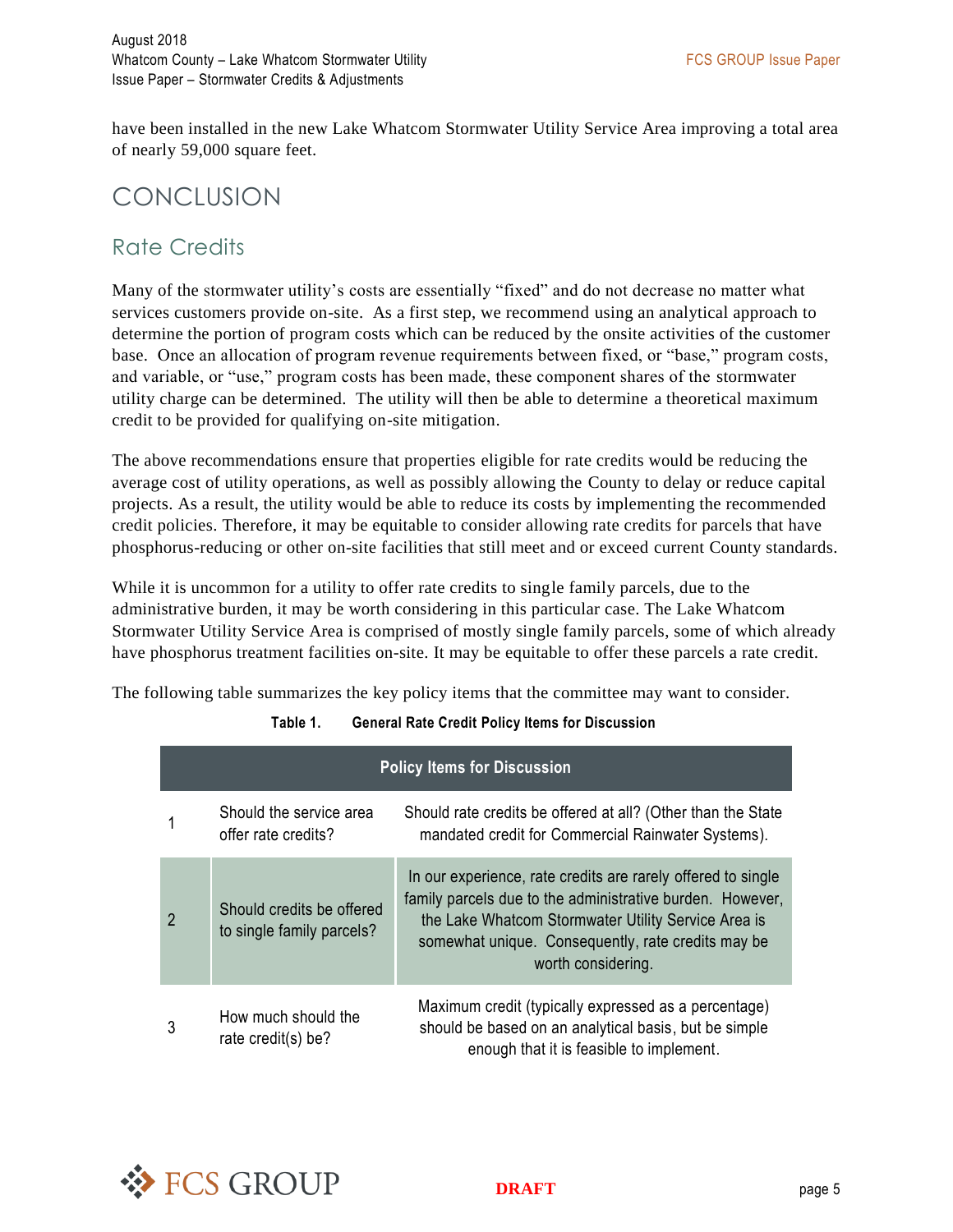| <b>Policy Items for Discussion</b> |                                                              |                                                                                                      |  |  |  |
|------------------------------------|--------------------------------------------------------------|------------------------------------------------------------------------------------------------------|--|--|--|
| 4                                  | What level of<br>achievement qualifies for<br>a rate credit? | Are credits offered for meeting regulations? Or only<br>offered for parcels that exceed regulations? |  |  |  |

The following table summarizes the activities within the service area that the committee could recommend be eligible for rate credits, should they be offered at all.

| #              | Program                                          | <b>Description of Code Language</b>                                                                                                                                                                                                                                                                                         | <b>Development</b><br><b>Requirement?</b>   | <b>Participation</b><br>Data Available?                         |
|----------------|--------------------------------------------------|-----------------------------------------------------------------------------------------------------------------------------------------------------------------------------------------------------------------------------------------------------------------------------------------------------------------------------|---------------------------------------------|-----------------------------------------------------------------|
| 1              | Rainwater<br>Harvesting                          | RCW 36.89.080: A minimum of ten percent for<br>any new or remodeled commercial building that<br>utilizes a permissive rainwater harvesting<br>system.                                                                                                                                                                       | Required by<br><b>State Law</b>             | Check with<br>County                                            |
| $\overline{2}$ | Open Space                                       | WCC 20.51.300 Open space: The creation of<br>new building lots within the Lake Whatcom<br>Watershed Overlay District shall be subject to<br>open space requirements.                                                                                                                                                        | Required by<br><b>County Code</b>           | No inventory of<br>participation is<br>currently<br>maintained. |
| $\mathfrak{Z}$ | Permanent<br>Stormwater<br>Management<br>Systems | WCC 20.51.420: Unless otherwise exempt, all<br>projects, work, or activities, including<br>subdivisions, binding site plans, and<br>nonexempt new short subdivision parcels,<br>proposed to occur within the Lake Whatcom<br>Watershed Overlay District shall incorporate<br>presumptive BMPs and/or demonstrative<br>BMPs. | Required by<br><b>County Code</b>           | No inventory of<br>participation is<br>currently<br>maintained. |
| 4              | <b>Tree Canopy</b><br>Retention                  | WCC 20.51.440: Tree canopy retention shall<br>be required for all development applications<br>and building permits within the Lake Whatcom<br>watershed, unless the activity is exempted.                                                                                                                                   | Required by<br><b>County Code</b>           | No inventory of<br>participation is<br>currently<br>maintained. |
| 5              | Low Impact<br>Development<br>(LID)               | Low Impact Development has already been<br>incorporated into Whatcom County Code 20.51<br>as a requirement of the Western Washington                                                                                                                                                                                        | May be<br>Required by<br><b>County Code</b> | No inventory of<br>participation is<br>currently                |

**Table 2. Activities That Could Qualify for a Rate Credit**



**DRAFT** page 6